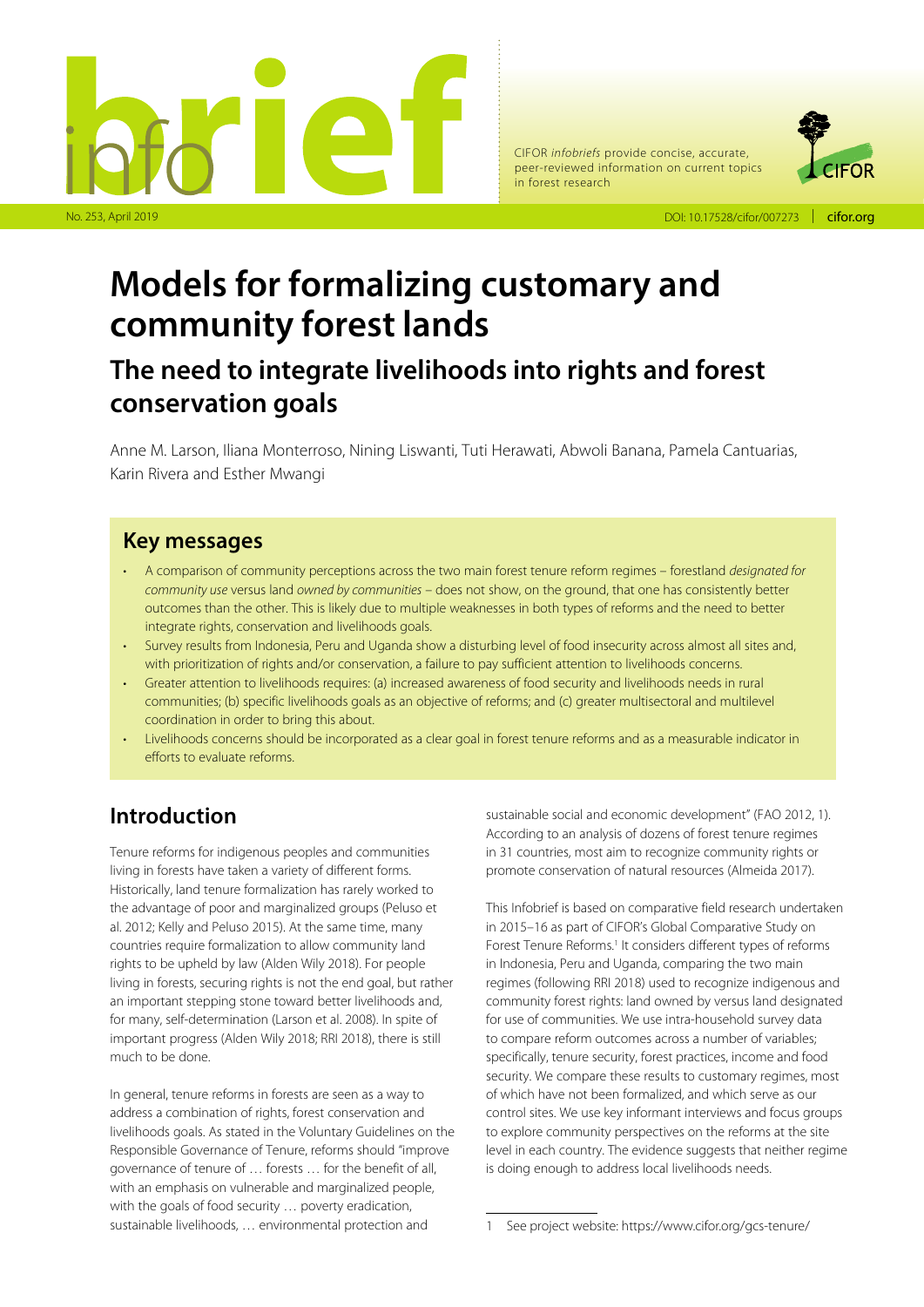

## **Reform types and methods**

Countries were selected to include one from each world region (Asia, Africa, Latin America) where significant forest reforms are taking place. The project aimed to investigate reforms, engage with key actors, and influence and improve reforms, implementation and outcomes. In each country, we selected reform types and locations that were the most relevant to both research and national implementation.

Most of the reform sites in each country can be grouped under the two regimes, according to the Rights and Resources typology, now widely used for classifying forest land tenure regimes that recognize collective community rights. Forest lands are *owned by Indigenous Peoples (IPs) and communities* "where their forest rights of access, withdrawal, management, exclusion, and due process and compensation are legally recognized for an unlimited duration" (RRI 2018, 8). All of the reform sites in Peru fell under this regime type, specifically the collective titling of native communities, most of which were titled between 1975 and 1998 (and one in 2011).<sup>2</sup> These titles grant full ownership rights to agricultural and pastoral areas and longterm use rights to forest areas falling within the demarcated area. In Indonesia, titling of customary lands (*hutan adat*) had just begun at the time of the research, hence only one village was included under this regime type (through focus groups and key informant interviews). In Uganda, this regime refers to a community forest, established in 2003. Community forests are owned by a village or clan and managed by a legally constituted organization on behalf of the community. All of these sites have the rights bundle required for this classification for an unlimited duration.

Forest lands *designated for the use of IPs and communities* consist of state lands where communities have been granted rights "to access and withdrawal, as well as to participate in the management of forests or to exclude outsiders" but fall short of the definition of ownership (RRI 2018, 7–8). This was the most important regime in Indonesia. Sites consisted of two different social forestry schemes: HKm (*hutan kemasyarakatan* or community forest) and HTR (*hutan tanaman rakyat* or community plantation forest). HKm establishes forest user groups around state forests, mainly for use and extraction rights; and HTR grants rights to state forest lands and involves commitments to tree planting. Both schemes grant access, withdrawal, management and exclusion rights, but the duration is limited and, in general, rules are subject to greater direct oversight (Banjade et al. 2017). According to Herawati et al. (2017), "The [social forestry] programs were designed to provide forest adjacent communities with management rights to forests in order to support livelihood opportunities while also providing a basis for sustainable forest management." HKm was introduced in 2010–11 in four villages and in one village in 2000. HTR was introduced in 2013. In Uganda, this regime refers to collaborative forest management (CFM) on state forest land introduced in 2009. Communities have access and withdrawal rights based on a negotiated CFM agreement, and they support the forest authority in monitoring and rule enforcement, as well as excluding outsiders, through regular patrolling (Nsita et al. 2017).

2 There is one titled peasant community, which falls under a different regulation but provides comparable rights.

The third regime is customary lands. These were our control sites in all three countries. However, during field research, we found some reforms had been implemented or were in progress. In Uganda, 31% of customary villagers interviewed were members of an association established in 2006; three of four villages in Peru had been through a preliminary, formal recognition process but were not titled. We have chosen to keep these as a separate category but include responses for those participating in reforms in Uganda when we report on outcomes of reforms.

The full dataset<sup>3</sup> included 55 communities: 22 in Peru, 16 in Uganda and 17 in Indonesia. A total of 2,075 household surveys and 164 focus groups were conducted separately with men and women; 136 key informant interviews were done with village leaders. In Uganda and Indonesia, some villages included both participants and those not participating in reforms. The analysis in this brief is based only on participants in either of the two reform regimes, and on all residents in the customary control sites. This corresponds to 343 respondents (44 in Uganda, 299 in Indonesia) from state land designated for community use; 930 respondents (95 in Uganda, 835 in Peru) from lands owned by communities; and 695 respondents (167 in Uganda, 357 in Indonesia, 171 in Peru) from customary control sites, for a total of 1,968 people (960 men and 1008 women; see Table 1).

#### **Table 1. Tenure regimes and reform types by country**

| <b>Tenure</b><br>regimes                                       | Uganda                                             | Indonesia                                                                                                     | Peru                                                                                      |  |
|----------------------------------------------------------------|----------------------------------------------------|---------------------------------------------------------------------------------------------------------------|-------------------------------------------------------------------------------------------|--|
| <b>State land</b><br>designated<br>for IP/<br>community<br>use | Collaborative<br>forest<br>management<br>$(n = 4)$ | HKm <sup>*</sup> :<br>community forest<br>$(n = 5)$<br>$HTR***$<br>community forest<br>plantation ( $n = 2$ ) |                                                                                           |  |
| Lands owned<br>by IPs/<br>communities                          | Community<br>forestry<br>$(n = 4)$                 | Hutan Adat##:<br>formalized<br>customary lands<br>$(n = 1)$                                                   | <b>Titled native</b><br>community ( $n = 17$ )<br>Titled peasant<br>community ( $n = 1$ ) |  |
| Customary<br>lands/control<br>sites                            | Customary<br>land/forest<br>$(n = 4)$              | Adat: customary<br>land/forest<br>(not formalized)                                                            | Untitled native<br>community $(n=3)$<br>Untitled peasant                                  |  |
| Notes <sup>.</sup>                                             |                                                    | $(n = 5)$                                                                                                     | community ( $n = 1$ )                                                                     |  |

 $n =$  number of villages studied

\*HKm: *hutan kemasyarakatan*

\*\*HTR: *hutan tanaman rakyat*

##This village had only just been titled, hence the data only includes key informants and focus groups.

In addition to survey data and interviews with key informants and focus groups, this brief draws upon two other types of data. First, it includes an analysis of legal regimes across the reforms, from the project and from secondary literature. Second, a series of binomial or multinomial logit models were run on the results in order to identify the statistical significance of differences in outcomes between the three types. In order to increase the robustness of the data, the models were run with both members and non-members in each site and across all regimes.<sup>4</sup>

<sup>3</sup> Two additional regimes include private lands (four villages, Uganda) and company– community partnerships (four villages, Indonesia), but they were omitted from this analysis.

<sup>4</sup> Our interest is not only in the outcomes of reforms for those participating, but also for the broader community.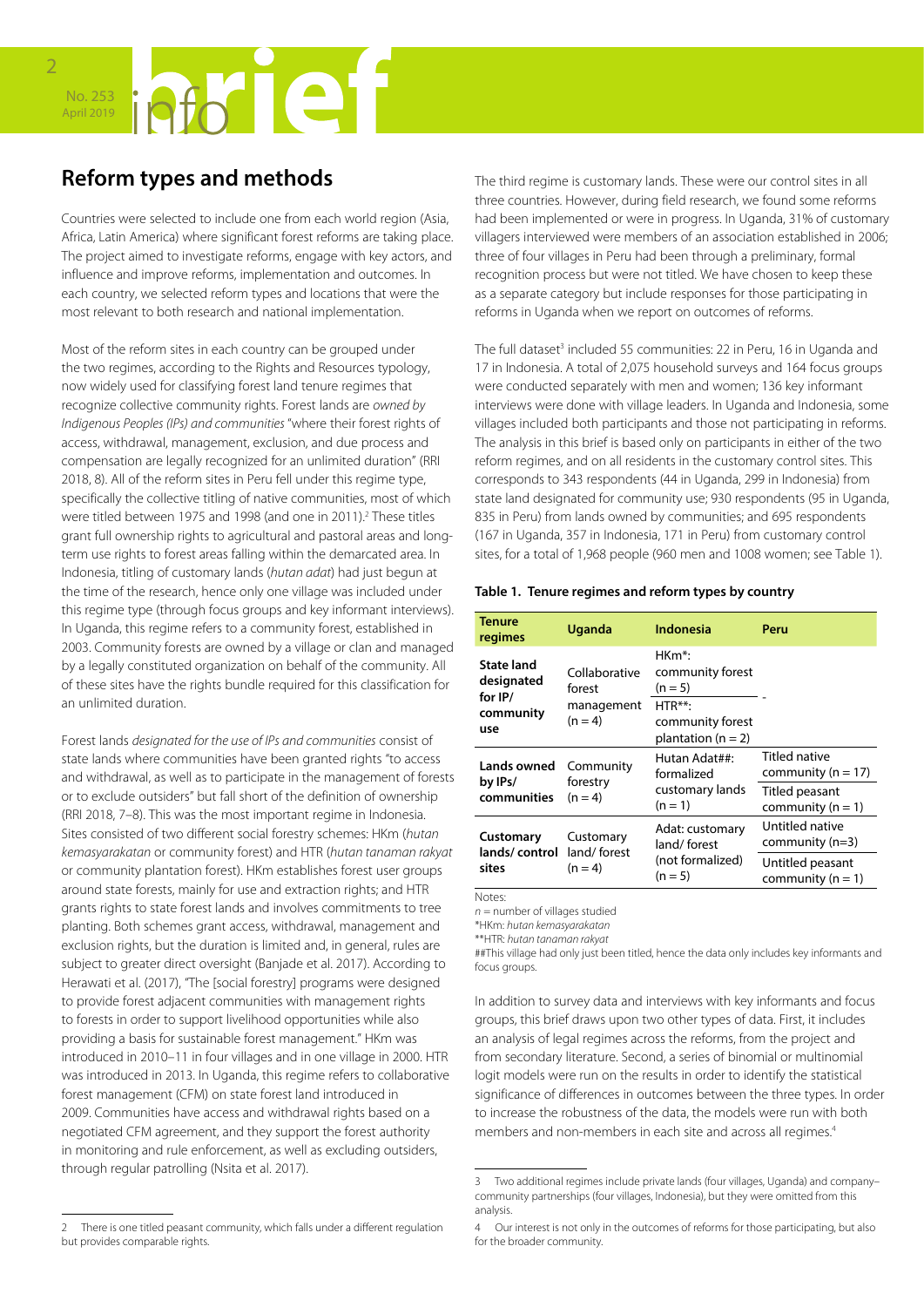

Each model was tested and analyzed through a Synthetic Minority Over-sampling Technique (SMOTE) process to balance the data. Due to space limitations, we refer only to data that is useful for the analysis.

The comparative study of customary and community lands across countries, and especially world regions, is particularly challenging given the highly varied nature of tenure reforms, legal systems and histories, as well as the many styles of implementation. This analysis is not exhaustive, nor are the sites studied representative of the countries or even of the reform type in each country. Nevertheless, such comparisons can be useful for challenging assumptions and highlighting important arenas for research.

### **Robustness, protection and guarantees of rights**

In her review of laws on collective land ownership in 100 countries, Alden Wily finds that legal provisions are strong in all three countries studied,<sup>5</sup> and, according to the analysis of legal provisions and court proceedings, all three protect community and private property equally (Alden Wily 2018 and pers. comm.). One difference is that Uganda does not specify that provisions for collective tenure are only for a specific type of community (e.g. indigenous), nor does it require that lands be titled for rights to be upheld, as in Indonesia and Peru, although these are strongly encouraged.

In her study of laws covering both reform regimes in 31 of the world's most forested countries, Almeida (2017) finds that, in law, there are three main entry points to reforms: recognizing community rights, conserving natural resources, or regulating use and exploitation of land and resources. She considers regulation to be a residual category that is not primarily aimed at community rights or environmental protection. Few regimes supporting livelihoods fall under this type. Almeida classifies the ownership regimes in Peru and Indonesia as community rights initiatives and social forestry in Indonesia as a regime in this

|  | Table 2. Comparative analysis of rights under two legal regimes |  |  |  |  |
|--|-----------------------------------------------------------------|--|--|--|--|
|--|-----------------------------------------------------------------|--|--|--|--|

residual category. Uganda is not included in her analysis, but it is likely that both reforms would fall under conservation (in our research, 90% of reform implementers said that conservation was a goal of reforms, while other researchers found that "bureaucrats involved in locallevel reform implementation are mostly involved in forest reserve protection"; Nsita et al. 2017).

For the project, lawyers from Indonesia and Peru generated a series of variables to classify the robustness, protections and guarantees of the rights regimes as established by law (Table 2). The regimes included here present the ranking and average results of the two social forestry regimes studied in Indonesia and the community titling regimes in both Indonesia (*hutan adat*) and Peru. Interestingly, in this assessment the robustness of rights is very similar, and reasonably strong, under both types of regimes; however, duration is substantially stronger under ownership rights. Rights protections and guarantees are deemed quite weak in both regimes. Notably for this brief, economic empowerment is very strong in land designated for rights and weaker in the ownership regimes, especially in Peru.

### **Tenure security**

Men and women interviewed at the community level were asked how tenure security has changed over time. There were two types of questions. In the first, we asked about change over time, but adapted the time period to coincide roughly with the reform, without mentioning the reform specifically (e.g. in the past "xx years", with xx replaced in each country or site with the approximate number of years since reforms were implemented). In Indonesia, this was adjusted by site to refer to 5, 15 or 20 years earlier; in Peru, the guide was 20 years; and, in Uganda, the passing of the forest policy of 2001 was used as the benchmark (about 15 years). The second set of questions made explicit mention of the reform and was only asked in reform sites. These questions all began with the phrase, "Since [the reform] was implemented…".

|                                |                           | State lands designated for IP/community use |                      | <b>Land owned by IPs/communities</b> |                               |                                        |         |
|--------------------------------|---------------------------|---------------------------------------------|----------------------|--------------------------------------|-------------------------------|----------------------------------------|---------|
| <b>Analytical</b><br>principal | <b>Legal indicators</b>   | <b>Indonesia HKM</b>                        | <b>Indonesia HTR</b> | Average                              | Indonesia<br>customary forest | <b>Peru titled native</b><br>community | Average |
| <b>Rights</b><br>robustness    | 1.1 Legality $*$          |                                             |                      |                                      |                               |                                        | 6.5     |
|                                | 1.2 Clarity               |                                             | 8                    | 8                                    | 10                            |                                        | 8.5     |
|                                | 1.3 Bundle of rights      |                                             | 8                    | 8                                    |                               | 8                                      | 8       |
|                                | 1.4 Duration              |                                             | 8                    | 6.5                                  | 10                            | 10                                     | 10      |
| <b>Rights</b><br>protection    | 2.1 Conflict management   |                                             |                      |                                      |                               |                                        |         |
|                                | 2.2 Conflict resolution   |                                             |                      | ₹                                    |                               |                                        |         |
|                                | 2.3 Compensation          |                                             |                      |                                      |                               |                                        |         |
| <b>Rights</b><br>guarantees    | 3.1 Participation         |                                             |                      |                                      |                               |                                        |         |
|                                | 3.2 Forest sustainability |                                             |                      |                                      |                               |                                        |         |
|                                | 3.3 Economic empowerment  | 10                                          | 10                   | 10 <sup>°</sup>                      |                               |                                        | 6.5     |

Source: Elaborated from internal reports by Safitri (2015) and Soria (2016). Data not available for Uganda.

Notes: The researchers developed a detailed scale of indicators from 1 (weakest) to 10 (strongest). See Soria (2016) for details.

\* Example definition: "Legality is strongest when the legal base of the right can be found from the highest to the lowest level of legislation; there are no changes of legislation leading to legal uncertainty; there is a clear division of authority as regulated by harmonious legal provisions."

Particularly since Indonesia's 2016 regulation for communal rights to joint

ownership (Agrarian and Spatial Planning 10/2016).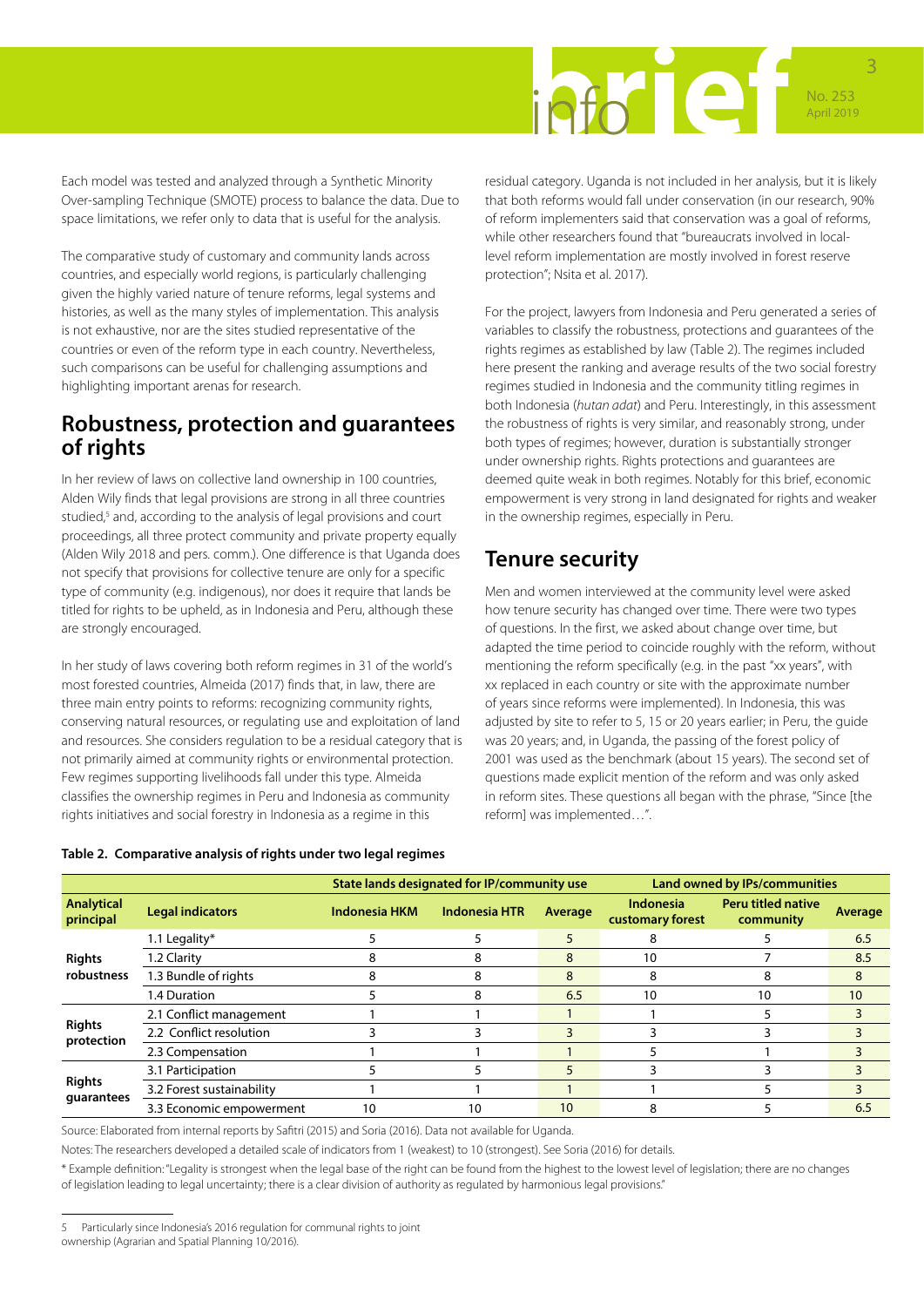

Comparing responses to the first question across our three main regimes (Figure 1), the most striking result is that the group presenting the most positive response falls under a different regime in each country: land designated for community use in Indonesia (57%), land owned by communities in Peru (53%) and customary lands in Uganda (44%). In customary lands in Uganda and in all the other sites, "same as before" is the most common response. Worsening security is a problem for 20% of respondents in both kinds of sites in Peru, and in state land designated for community use in Uganda (again, all three regime types).

# **changed during the last xx years in this village?**



#### **Figure 1. Perception of change in tenure security over time by regime type and country**

To assess reforms specifically, we asked reform members<sup>6</sup> whether they agreed with the two statements: if, since [the reform], they feel their rights and access to land and forests are strong and secure, and, if they have a dispute about forest use and access, whether they feel confident that their rights will be protected and enforced. In all sites, the responses were overwhelmingly positive, with the lowest percent agreeing (76%) in state land designated for communities in Indonesia (and only 5% disagreeing). All other responses ranged from 82% (Peru) to 93% (Uganda).

We ran a multinomial logit model on tenure security across regime types, using the question in Figure 1. The accuracy of the model was very low, even after balancing, and it was particularly bad at predicting improvement in security. That is, regime type is not a good predictor of security. Together, these results suggest that all three regimes can be perceived as secure under different circumstances and that, as we will see below, when the reforms are mentioned in the question, responses tend to be very positive in all regimes.

# **Forest conservation activities**

Respondents were asked if they had participated in any of five different types of forest conservation activities in the past year: (a) monitoring forest management activities; (b) making rules about forest product harvesting, use and management; (c) sanctioning rule breakers (e.g. enforcing fines and penalties); (d) monitoring forest condition (such as patrolling) and compliance with forest use and management rules; and (e) arbitrating disputes. The results for all five questions are summarized in Table 3.

#### **Table 3. Participation in forest conservation/protection activities**

|                                                           | <b>Uganda</b>                                   | Indonesia                         | Peru                        |
|-----------------------------------------------------------|-------------------------------------------------|-----------------------------------|-----------------------------|
| <b>State land</b><br>designated for use<br>by communities | Very high: a,b,c,e<br>High: d                   | Medium: a<br>Very low:<br>b,c,d,e | N/A                         |
| Lands owned by<br>communities                             | Medium: a,d,e<br>Low: b,c                       | N/A                               | Medium: b<br>Low: a,c,d,e   |
| <b>Customary lands/</b><br>control sites                  | High: a<br>Medium: b,d<br>Low: c<br>Very low: e | Low: a<br>Very low:<br>b,c,d,e    | Low: c,d,e<br>Very low: a,b |

Notes: Very low (0–19%), low (20–39%), medium (40–59%), high (60–79%), very high (80–100%).

"No opinion" responses were removed from the analysis.

In general, respondents in the customary control sites are less involved in forest conservation or protection activities, with low and very low participation in all activities in Indonesia and Peru. Very high participation is only found in state land designated for communities in Uganda. Comparing across the results, it is striking that in all types of reforms, Uganda has better results than the other two countries. This result is logical if conservation is the entry point for reforms in Uganda but not elsewhere.

### **Income and livelihoods**

Two questions were asked about income and livelihoods. First, we asked about changes in income from agriculture and farming relative to xx years ago. We used this as a key indicator because of the importance of farming in our sites. Changes in income from agriculture can also reflect changes in forest rights (e.g. restrictions on land clearing).

The most notable finding (Figure 2) is that in every country all reform regimes performed better than the customary control sites, with the largest proportion saying income had increased in state land designated for communities in Uganda (47%) and community-owned land in Peru (45%). The largest portions reporting decreases in income in each country are those under customary regimes, with a striking 64% reporting declines under customary regimes in Uganda, 40% in Indonesia and 27% in Peru; with a high proportion also reporting declines in land owned by communities in Uganda (33%).<sup>7</sup> It is worth noting that in state lands designated for communities in Indonesia, the average outcome combines improvements in the more advanced reforms in Lampung with newer reforms with no significant outcomes in Kalimantan.<sup>8</sup>

The second question was asked only in reform sites. Respondents were asked to agree or disagree with a broad statement about income and livelihoods improvement since the reform. Again, positive results increase substantially in all regimes when the question makes explicit reference to the reform. The results on those who agree are very similar across almost all regimes, ranging from 56% to 64%, with the

This includes the two reform regimes and those in customary lands in Uganda that participated in a reform.

<sup>7</sup> A large portion of respondents (38%) in state lands in Indonesia reported "no opinion"; 20% in Peru customary lands; less than 15% in all other sites. Those results are not reflected in the graph.

<sup>8</sup> Progress in the more successful site is also related to other factors, such as strong leadership and social cohesion in the community group, as well as strong support from external actors.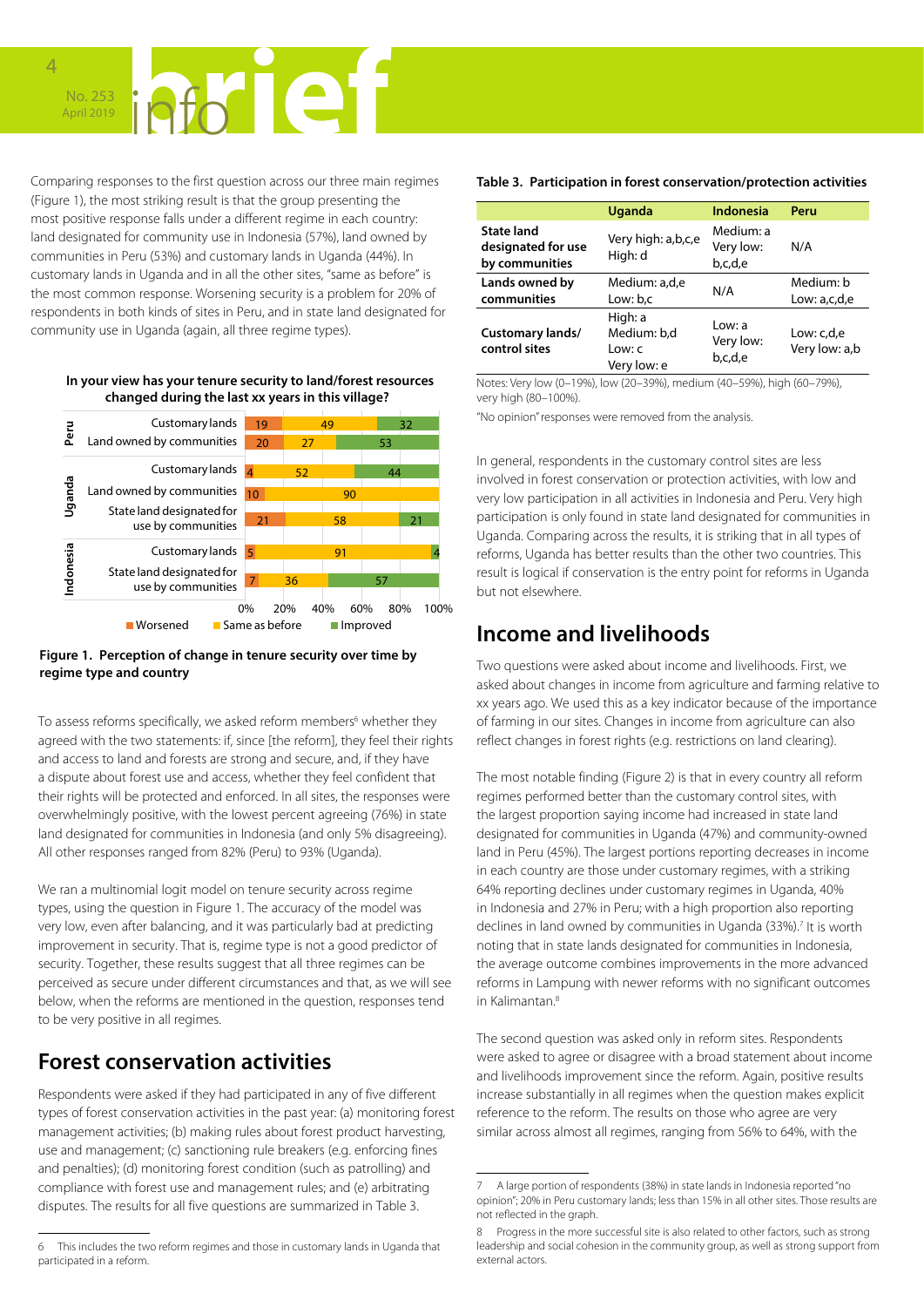# No. 253 April 2019 5



#### **How do you compare income from agriculture/farming between now and xx years ago?**

#### **Figure 2. Perception of change in farm income over time by regime type and country**

highest percent (85%) in land owned by communities in Uganda.<sup>9</sup> Notably, 17-24% of reform members disagree with the statement in four of five sites.

## **Food security**

We also asked about food security in two different ways. In the first question, respondents were asked if they had problems meeting their food needs in the past year and, if so, for how long. The second question asked about change over time, again in reference to xx years ago. Food security was not explicitly asked about in relation to reforms.

The most striking results from the first question is that in three out of four reform sites, between 38% and 57% of respondents had some trouble meeting their family's food needs during the previous year (Figure 3), even though the Uganda and Peru reform sites performed better than customary sites. A very small proportion of the respondents in each type of regime in each country had had problems for more than 9 months or always; this was highest in land owned by communities in Uganda (14%). An important proportion, from 14% to 21%, had problems for 6 months of the year in customary control sites in Peru and Uganda and in state lands designated for community use in Indonesia. These three also had the *lowest* proportions reporting that they never had a problem feeding their household in the past year (Uganda 21%, Peru 44% and Indonesia 52%), together with land owned by communities in Uganda (43%). State lands in Uganda had the highest proportion with no food security problems (86%). Statistical analysis on Uganda found that these reforms were seen by respondents "as having a significant and positive impact on their food security" (Mwangi 2017). This may be because the site is considered the "food basket" of the country, and parallel reforms during this period involved the deregulation of agricultural products and an increase in food prices.

When food security today is compared with the past, people in reformed lands overall (state lands in Uganda and Indonesia, and



**How often in the last year did you have problems satisfying the food needs of the household?** 

#### **Figure 3. Perception of food security over the past year by regime type by country**

community lands in Peru) appear to have more improvements (36-42%) and fewer declines (7-19%) than those in customary lands (21-29% improved, 18-28% declined), with the exception of land owned by communities in Uganda (23% improved, 24% declined). The largest improvements are for respondents in lands owned by communities in Peru (42%). The largest declines are in customary lands in Peru and Uganda (both 28%).

We applied a binomial logit analysis to the food security question. Responses were coded to compare those with less than three months of food insecurity and those with six months or more. The results found that that neither of the reform regimes was significantly more or less likely to be food secure than customary lands.

# **Reforms at the site level**

This section provides a brief overview of the sites based on qualitative data from focus group and key informant interviews at the community level, as well as regional-level workshops. Whereas the survey results above only present the members' perspective,10 the results here gather broader community information, which suggests tensions over resources and decisions in some cases.

### **State land designated for communities**

In Indonesia, in most of the communities investigated, villagers live in or near forests that the state has classified for specific purposes, such as production or protection forests. Hence, even if villagers had been there for many years, their legal situation, at least with regard to forest use, was problematic; legal recognition procedures were required to guarantee their rights. In our sites, assessments of HKm were quite positive. Informants and focus groups reported that villagers were pleased to be granted legal rights, because previously they were always worried about being evicted. In one village, HKm was referred to as a conflict management scheme to reduce conflict between communities and government. One HTR site, however, presents a different view. In this case, the village had a prior customary claim to their *damar* (resin) forest, and people interviewed continue to assert their ancestral claim to this area.

<sup>9</sup> Due primarily to technical problems, there were very high rates of abstention on the responses to these questions in two regimes in Uganda, 68% in state lands and 86% in land owned by communities. These are not reflected in the graph.

<sup>10</sup> Relevant only in state lands in Indonesia and in all regimes in Uganda.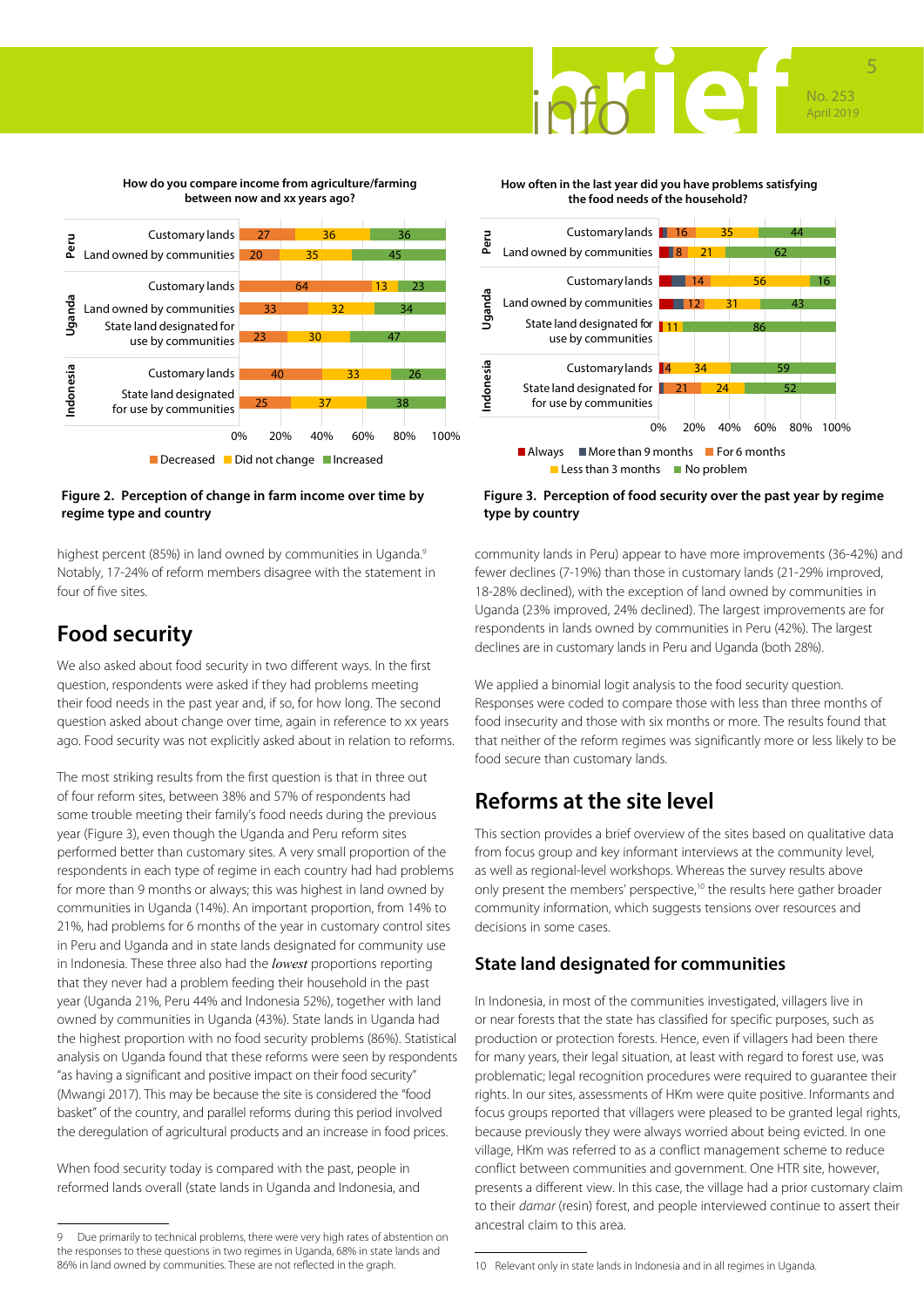

Informants in state lands designated to communities in Uganda for collaborative forest management were quite critical. They suggested that rule enforcement is severe and not always fair, with at least one focus group saying wealthier people, such as those who can pay bribes, are favored. Benefits of association membership include training in environmental management and in alternative income sources. The difference between the critical view in these qualitative results from the community generally and the significantly positive responses from the survey of members is striking, suggesting much stronger benefits accrue to members.

#### **Land owned by communities**

Community-owned lands are found in all three countries, but they are so new in Indonesia that the first title was granted after all our other field research was completed. The village studied, the first one titled, has strong customary institutions including for forest protection, and the community was fighting the loss of territory to a private company. The title helped resolve the problem of overlap with a production forest (see Fisher et al. in press).

In Uganda, this category refers to a community forest managed for sustainable use under a community land association. The members of the association are the forest owners, and the executive committee makes decisions about its use and management. The forest provides wood fuel and medicinal plants. People outside of the association can request permission to use the forest, and although the idea was to have members from several communities, only the community closest to the forest continued to remain involved with the association activities.

In the Peruvian Amazon, collective land title is the most important reform type available to indigenous communities. The reforms grant full title to the entire community, although forest areas, included in demarcated maps, are officially designated a separate use contract in perpetuity (many community members are not aware of this fact). Communities have full decision-making rights over the agricultural land, but forest clearing and logging require permits. The problems seen in the 18 communities studied include titles that have not been registered, overlaps with mining, logging and petroleum concessions, and incursions by outsiders for resource extraction, which are seen as threats to rights.

#### **Customary lands**

In Indonesia, there are various types of land rights, and some Maluku people have land certificates, but overall there are strong customary rules without recognized rights. There are also threats, such as logging company activity, and sometimes deals between community leaders and companies that are not entirely transparent. Some people expressed concern that the state might designate protection or production forests and further restrict people's activities.

In Peru, all four of the villages studied had been formally recognized (in 1998 and 2009) or were in the process (2016), but they were not titled. Recognition makes the community a legal entity and is required before beginning the titling process. All four communities have problems with overlaps (with concessions, neighboring communities or private lands) and/or land invasions. All four are planning to or are already moving forward on titling and believe that the title will improve livelihoods in part by improving the presence of state and nongovernmental organization programs.

In Uganda, the land in Lamwo is owned communally under clan leadership. In this region, 62% of forests are on customary or private lands, and some of the 38% of national forest reserves are under co-management with communities (Mshale et al. 2017). Different rules and authorities apply depending on the type of forest. The most important in the four villages studied is the Lamwo Environmental Protection Association, which was formed with members from seven clans in surrounding communities to conserve one important forest area and protect the traditional management system. Community members can access and use forest resources based on rules and permissions decided by the association and the community; these are seen as fair and effective. However, some residents feared that titling the land in the name of the association might permit elite or powerful individuals to hijack the association in the future, thus decreasing tenure security.

### **Discussion**

This discussion uses the focus group and key informant interviews to reflect further. Though it is difficult to generalize across such diverse countries, reform regimes and sites, the combination of the legal analysis, survey data and site-level interviews allows us to suggest the following propositions, before turning to the specific analysis of livelihoods.

*Respondents are positive about reforms.* When the reform itself is specifically mentioned, respondents tend to provide much more positive answers on all questions, in comparison to responses to similar questions asked about the time period since reforms. This could be interpreted as a bias toward reforms, which suggests that respondents tend to support them, even if the results are not overwhelmingly positive. These positive answers were much stronger on the question pertaining to improved tenure security (with 76–93% responses of "agree" and 0–10% "disagree") than on improved livelihoods and income (56–82% "agree" and 0–24% "disagree").

*No regime is necessarily better than the others.* In most questions, the responses failed to point to any particular tenure regime as necessarily better than another, with one exception: generally, the reform sites in each country tend to perform better than the customary control sites. That is, some reform is usually better than no reform, but in the sample studied, it is not the type of regime (land owned versus designated) that determines the outcome. The failure of the majority of logit models to establish high levels of predictive accuracy is also evidence of this. Clearly, other factors are relevant.

#### *Uganda stands out on forest conservation priorities in both reform*

*regimes.* Table 3 on forest activities clearly shows that more people in Uganda state they are participating in forest conservation activities relative to the other countries and across all regime types. This is not surprising, given the emphasis on reforms for conservation in Uganda. This also reflects Uganda's much lower forest cover (9%, compared to 58% in Peru and 53% in Indonesia; FAO 2015) and country conservation priorities. The results are not always positive for people, however. In some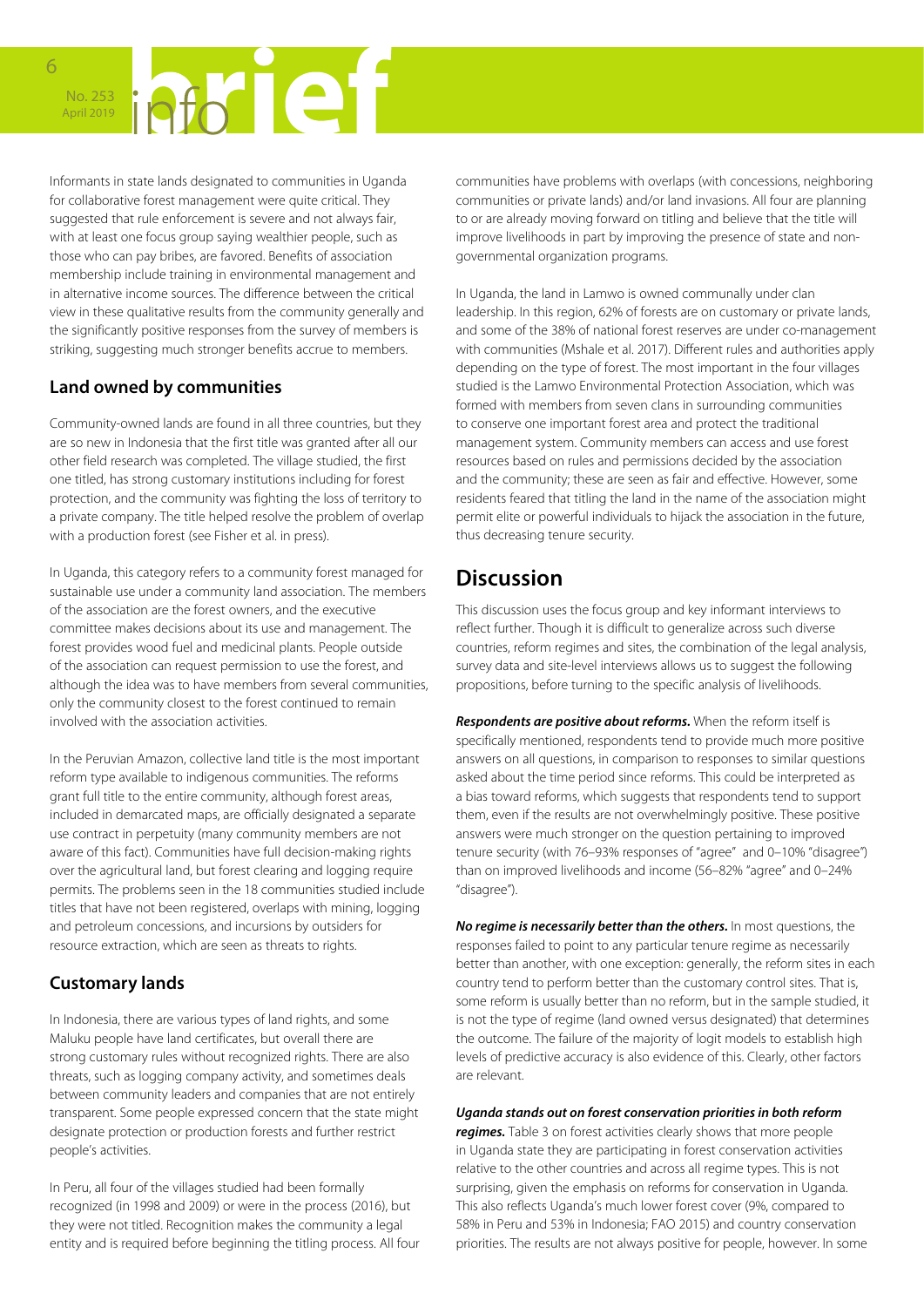

Uganda sites, people living in communities perceive heavy restrictions on resource access. In the customary site, however, community members generally have a positive appreciation of forest rules and monitoring. The government and the community may have different ideas about this. In the customary site of Maluku, Indonesia, for example, a future scenarios workshop brought out the importance of conservation for the former and rights for the latter (Liswanti et al. 2017).

*Rights can be secure across all regimes*, including customary regimes, depending on the threats to security. In Uganda, for example, some people expressed concern over elite capture if association lands are titled. But, in most customary sites, the threats associated with not having rights formalized are greater, and in both Peru and Indonesia, people are taking steps to formalize their claims.

Even if ownership regimes have a longer duration and sometimes a larger rights bundle, those who have been granted rights generally feel more secure under either reform regime. More important is what the situation was before reform, and what other options were available. This is apparent in the Indonesian social forestry sites where in some cases the reforms offered stability by securing what was previously considered illegal occupation, whereas in others, the granting of a use right was seen as undermining a prior customary, ancestral right.

#### **The problem with livelihoods…**

The results, from law to outcomes, raise concerns about the integration of the livelihoods needs of local peoples into reforms. In Indonesia, livelihoods are an explicit goal of social forestry regimes, and the legal analysis gave these regimes a 10 on economic empowerment; but the ownership regimes ranked lower in both Indonesia (8) and Peru (5). The survey outcomes on income and food security show a variety of results. On agricultural income, both reform regimes appear to do better than customary regimes, with larger proportions of people perceiving income increases (34–47% compared to 23–36%, respectively) and smaller perceiving declines (20-33% compared to 27-40%<sup>11</sup>). The results are more mixed for food security; the statistical model found no difference between reforms and the customary control group.

Several aspects of the results are alarming. First, even if both regimes appear to do better than customary sites, 38–57% of people in reform sites report difficulty in feeding their families for some part of the year. In customary lands, the range is 41–84%. Second, in reform sites, although many people report improvements or no change, 20–33% report declines in farm income compared with the past, and in spite of the optimistic results on questions mentioning specific reforms, 17–24% in reform sites still report declines in income since reforms.

A comparison of reform regimes shows that declining food security is higher in land owned by communities (19–24%) than in lands designated for community use (7–14%). Similarly, over the past year, in lands owned by communities, respondents experiencing food insecurity at any time ranged from 38% to 58%, compared to 13% to 49% of respondents from lands designated for community use. Respondents experiencing more than 3 months of insecurity ranged from 16% to 26% in communityowned land compared to 2–23% for designated-use land.

Again, the specific results depend on many variables beyond the reform regime, but there is enough information to raise concern that neither tenure reform regime is doing enough for livelihoods. Two other sources of data back up these results. First, a survey we conducted of reform implementers (government officials) in the three countries (Ojwang 2018) found that only 40% of respondents mention any livelihood activities among their responsibilities. Across countries, there are important variations. Whereas 60% of government officials in Uganda consider improving livelihood benefits as a reform objective, only 46% in Indonesia and 12% in Peru do. The results in Peru demonstrate important gaps in how livelihood concerns are approached by the state, as to some extent the state's responsibility to its indigenous citizens is seen as completed once the title is delivered (Monterroso and Larson 2018).

Second, a review of the focus group data<sup>12</sup> also demonstrates broad concern over livelihoods. Groups were asked about their level of satisfaction with rights and, if there was dissatisfaction, what they would change. In land owned by communities, 53% of focus groups expressed livelihood concerns: 100% in Uganda, 50% in one of the two regions in Peru, Madre de Dios, and none in the other, where 7 communities said they were very satisfied.13 In land designated for communities, 61% reported livelihood concerns.14 In comparison, only 27% of focus groups in customary sites reported livelihood concerns.15

## **Conclusions**

The results presented here suggest reasons for concern about rural livelihoods in forest tenure reforms and the need for future research to address this topic more fully and over a larger range of countries and reforms. If, by law, the vast majority of forest tenure reforms are focused either on rights or forest conservation (Almeida 2017), then perhaps the livelihoods outcomes of reforms should not be surprising. Nevertheless, the results here suggest that we must find a better way to integrate livelihoods goals into forest tenure reform policy and implementation; and livelihoods outcomes should be included in indicators for monitoring the quality of tenure reforms. The failure to address livelihoods undermines the long-term tenure security of forest peoples and, therefore, the sustainability of the world's forests.

Improvement of livelihoods requires: (a) increased awareness of food security and livelihoods needs in rural communities; (b) specific livelihood goals as an objective of reforms; and (c) greater multisectoral and multilevel coordination in order to bring this

<sup>11</sup> And a very high 64% in one site in Uganda.

<sup>12</sup> Data from125 focus groups in these three regimes.

<sup>13</sup> Concerns in Peru and Uganda were related to restrictions on resource access; in Uganda, groups also mentioned the need to increase forest and agricultural extension services to provide training, inputs, access to finance to increase their income.

<sup>14</sup> Most of these were related to access to forest and agricultural extension services, including access to markets, seedlings, training, technology and credit that could allow increased production and improved household income.

<sup>15</sup> Throughout the focus group discussions there is greater reference to conflict, derived mainly from incursion of recent (e.g. migrant) settlers and outsiders squatting and poaching customary lands. These are indirectly related to livelihood concerns, but respondents make more direct reference to the conflict rather than potential restrictions over livelihood.